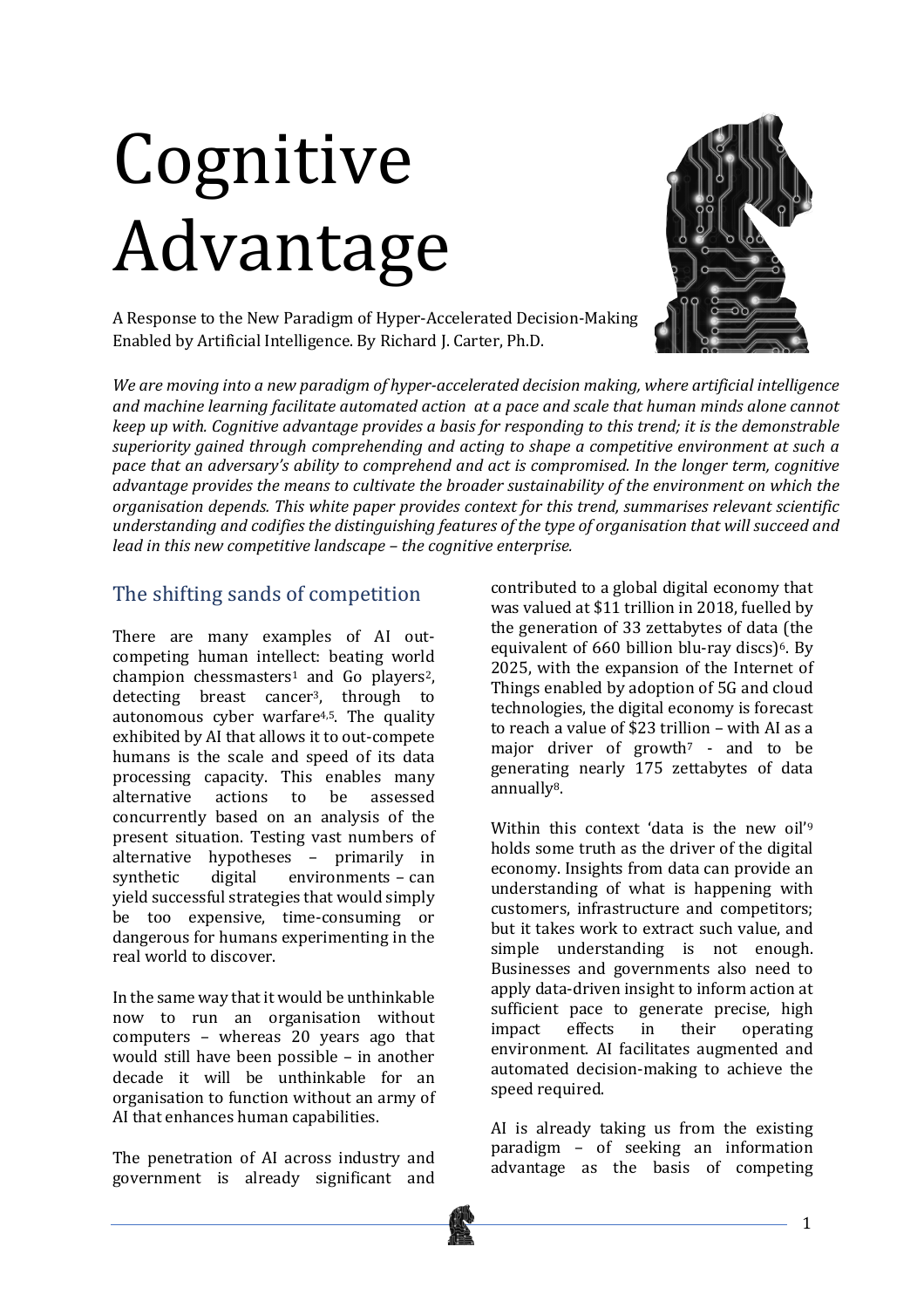successfully - to one of hyper-accelerated decision-making. In a world where everyone is investing in AI to make better and quicker decisions, how is it possible to compete?

I advocate that the main driver for success in this new paradigm is the ability to shape the environment that is generating the data flowing within the digital economy. The focus therefore needs to be on building and maintaining operational capabilities that enable deep, insightful action. A cognitive advantage is the new basis for power in an AI-rich world and I define it as:

the demonstrable superiority gained through *comprehending and acting to shape a competitive environment at a pace and with an ingenuity that an adversary's ability to comprehend and act is compromised*

Consequently, the competitor that has an insufficient understanding of their environment will make poor decisions that are little better than random chance. As time goes by, and without drastic intervention, this will lead to further regression of their ability to act with impact.

There is a duality to holding a cognitive advantage: the power to compete and win can also be used to cultivate a sustainable operating environment for the organisation.

This latter point can be described as acting with sagacity. Sometimes this can lead to action that appears counterintuitive, for example, where an organisation is both competing against but also cooperating with another organisation (see 'Samsung vs Apple'10).

Both of these aspects of cognitive advantage will now be described.

## Out-pacing and out-innovating adversaries

Cognitive advantage is about understanding the operating environment to enable rapid exploration of options, to then take precise and deliberate action to successfully shape the environment in the organisation's

favour; and to do so at pace. Cognitive advantage builds on the concept of information advantage by explicitly including elements of decision-making such as comprehension, prediction, goal setting, evaluation of alternatives and action. It is an approach that requires the effective fusion of artificial and human intellects.

*Example 1.* Amazon Web Services (AWS) is the market leader in the cloud service sector with a  $33\%$  share<sup>11</sup>. The platform was launched in 2002 and AWS have continued to build rapidly on their first mover advantage to become the dominant solution in the cloud services market; they benefit from the 'network effects'<sup>12</sup> of facilitating exchanges between a growing community of customers and suppliers. Key to their success is their extraordinary rate of innovation. In 2019 AWS was releasing  $\sim$ 2.000 new capabilities onto their platform every day. By comparison, AWS' nearest competitors - Microsoft Azure, IBM and Google  $-$  do not publicise their rate of innovation in this way and are focused on growth through acquisition of other cloud companies. Time will tell which strategy will win out. For now, AWS continue to leverage their ability to comprehend (use of machine learning to analyse and report trends on platform usage), to act (a skilled workforce, they own the platform) and to do so at pace (they have a culture relentlessly focused on time-to-market).

*Example 2.* During the UK's 2016 EU referendum, the Leave campaign employed a team of data scientists to analyse the behaviours of sections of the voting population on social networks<sup>13</sup>. Using Facebook's analytical services, they were able to identify opportunities to influence the voting behaviour of individuals. They targeted these individuals with messaging that favoured a Leave vote, testing a variety of content. Crucially, they were able to monitor and assess the impact of this content in real-time and adjust their messaging accordingly. Their extensive use of data analytics to inform precise, high impact interventions proved to be their 'secret weapon' to counter the Remain campaign who relied on more traditional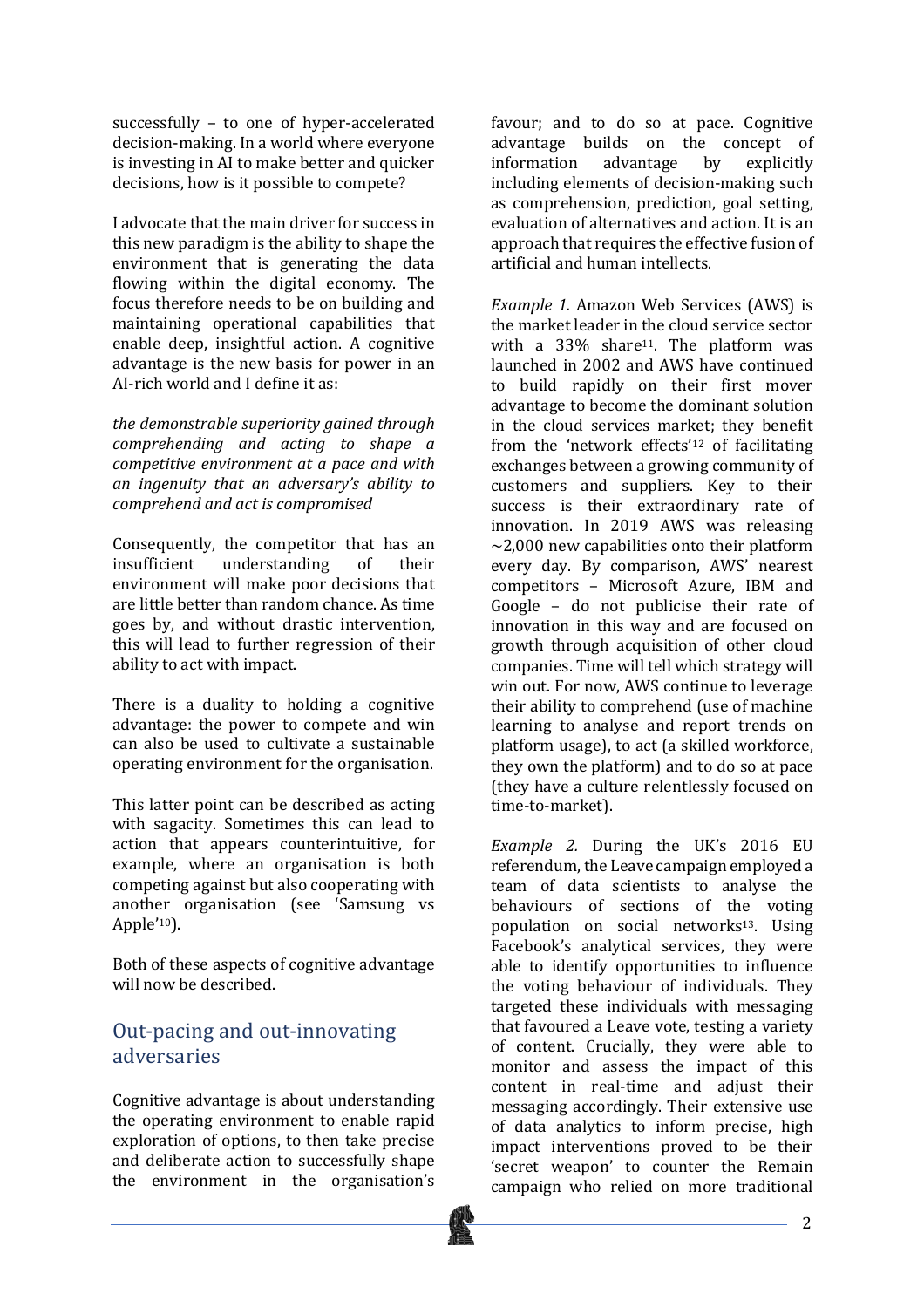approaches to communicating with the public, such that their ability to comprehend the impact of their efforts, and therefore adapt, was limited.

In 2017, the US Air Force's General Goldfein succinctly captured the transformation underway in defence and national security when he stated that "... we're transitioning from wars of attrition to wars of cognition..."<sup>14</sup>. Taken to its logical conclusion, cognitive advantage leads to an adversary experiencing cognitive fatigue, which renders them incapable of keeping up with, or effectively responding to, their environment. Of course, the exit of an adversary from an environment may have its own consequences; the cognitive enterprise would have already predicted the effect of such an event.

# Acting sagaciously

Sagacity is variously defined as: having or showing understanding and the ability to make good judgments<sup>15</sup>; keen discernment and farsightedness<sup>16</sup>; a shrewd and iudicious understanding of human motives and actions<sup>17</sup>; and acute insight and wisdom<sup>18</sup>. Acting sagaciously is about thinking and acting in the best interests of the long-term viability of the operating environment in which the organisation exists. Sagacity is not about altruism (although that may play a part); it is the holistic view of the role and the impact that an organisation has in its environment, and therefore its interdependency with its environment, and which it shapes through its own actions.

Every person, team, company or government has the possibility of bringing wisdom  $-$  sagacity  $-$  to its operation. Collectively, an organisation can make astute assessments of what is going on and form wise and humane views on what it should do next, on what would have the most beneficial impact in society. An organisation that exhibits sagacity  $-$  through the collective behaviour of its artificial and human  $intellects$  – recognises that what benefits society also benefits itself.

In the field of biology it has been observed that healthy ecosystems are neither overly efficient or excessively diverse<sup>19</sup>. They are sufficiently efficient and sufficiently diverse to allow them to persist  $-$  to sustain  $-$  over long periods of time. There is a balance between efficiency and diversity - a 'window of viability'. Too efficient, and the ability to adapt is limited; too diverse and resources are wasted. Species that endure exist within this window of viability. The long term success of any company or government relies on the ability to maintain itself in this window of viability. A short-term, parasitic approach to operation may ultimately cause the entire ecosystem to fail.

Ecosystems are constantly being disrupted because there is constant innovation, there is constant striving to outcompete and outmanoeuvre the other players in an ecosystem. This is also true for social, political and commercial ecosystems. It is critical to understand the environment, and to predict how it is likely to change. That gives the ability to plan, and beyond that, the ability to shape the environment to the advantage of the organisation and the people it serves.

Successful organisations not only respond and adapt to disruption in their environment – they create disruption to give themselves an advantage; and the pace and scale of that disruption will increase exponentially as automated decision making becomes mainstream.

*Example 3.* The nascent field of distributed applications, enabled by Distributed Ledger Technology<sup>20</sup>, may have a profound impact on the global economy. The ability to transact peer-to-peer, without the need for a trusted third party to facilitate (such as a bank), could disrupt many business models across all industrial sectors; and as some organisations embrace the transparency proffered by such technology, for the benefit of their customers, those who do not will begin to stand out for the wrong reasons. One example of an organisation intending to increase adoption of decentralised applications is Holo with its development of the Holochain protocol<sup>21</sup>. This protocol, still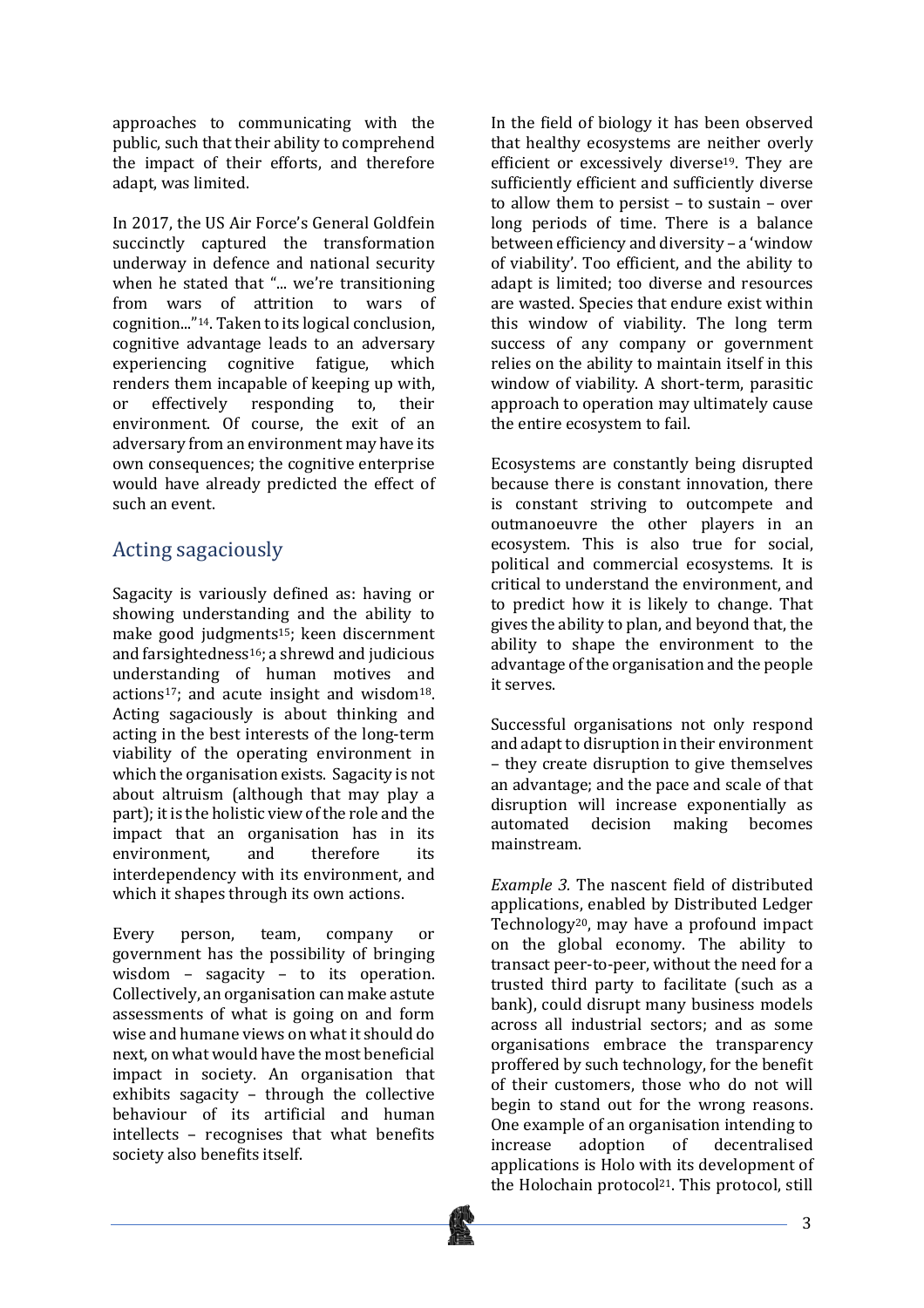in development, is designed to enable distributed applications to run with thousands of times less overhead than the current leading protocol for distributed applications, Ethereum. Benefits to users include owning their own data and controlling their own identity; and promotion of democratic, co-operative platforms.

*Example 4.* China's sometimes surprising actions in the wider world indicate a more profound disruption. As part of their Belt and Road initiative<sup>22</sup>, China is investing billions into infrastructure projects around the world; and doing it with few apparent strings attached. They are playing a long game, and it may like a smart move. Infrastructure shapes environment. It dictates the movement of people and of goods. As a country they appear to be pursuing a cognitive advantage trajectory and are positioning themselves to shape the world in unforeseeable ways. Traversing such global expansion is generating consequences such as de-forestation and  $CO<sub>2</sub>$  emissions; and humanitarian causes will remain a significant challenge. The level of sagacity they bring to this endeavour remains to be seen.

## Orchestrating a collective intelligence - the cognitive enterprise

The structural element of building and maintaining a cognitive advantage is the cognitive enterprise. This is a form of organisation that is centred on informed dialogue and decision-making by the right people, equipped with unique data insights and augmented by artificial intelligence.

A key motivation is to reserve human time and effort to those activities that we are best suited to: ingenuity, wisdom and compassion. Such a human-centric ethos is pre-eminent in designing the cognitive enterprise. To make the best use of human time, artificial and human intellects must be combined to form a collective intelligence. This intelligence will drive the most

efficacious collective action to maintain the organisation within a window of viability.

The critical centre of the cognitive enterprise is the *synthetic* core - an encoded representation of everything that the organisation has learned and continues to learn about itself and its environment. This body of knowledge and meaning is queried. explored and updated by the collective intelligence of the organisation. An effective synthetic core will require the integration of a diverse range of capabilities in artificial intelligence, behavioural science, cloud computing, complexity science, data science, decision science, knowledge management and simulation environments.

Individuals perceive and comprehend things differently from each other; in groups, comprehension changes and knowledge is created due to a dialectic process<sup>23</sup>, with people informing and being informed by each other's opinions. For much of the second half of the  $20<sup>th</sup>$  century, the majority of organisations have cultivated a 'hero culture', with everyone looking at the leader as an all-knowing mind. In the new, fastmoving world of automated systems, this will no longer work. Google, for example, takes a more distributed approach to leadership. The founders recognised that for Google to really flourish and grow, they needed to cultivate a culture where everyone was encouraged to openly innovate and to lead in their own unique way24.

As we pass information and knowledge between individuals and teams, up to the more ephemeral organisational level, there is dialectic influence here as well. The integration of these information feeds gives rise to a mutual understanding of the current state of the operating environment. This is where collective intelligence arises.

That collective intelligence is greater than the sum of the parts  $-$  there is emergence, in the complexity science sense. From that collective intelligence emerges understanding, realisation and insight that no individual in that organisation could have reached alone. Organisational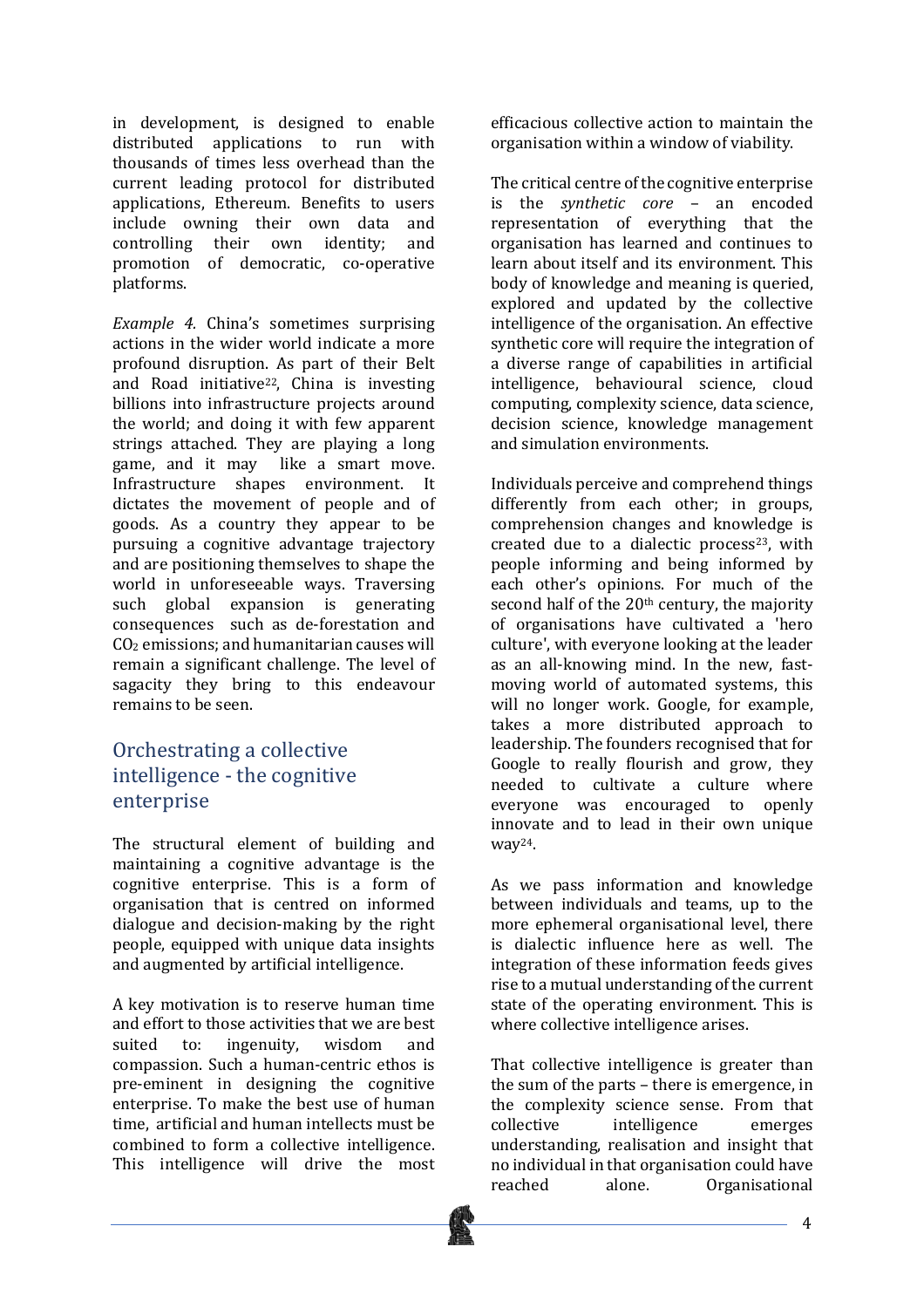understanding, or corporate understanding, comes from the collective understanding of all elements.

The cognitive enterprise encodes these insights into the architecture of the organisation, meaning the design of processes; the types of people and skills employed; the software: the hardware. The architecture of the enterprise is centred on cognitive functions that optimise the informational and operational limits of the organisation. 

It involves consciously designing an organisation to maximise the collective intelligence of human and artificial workforces as a critical, protected asset. The interdependency and interflow of ideas and knowledge and information between all human and artificial entities is what gives the edge to the organisation as a whole  $-$  and the edge here is about having a cognitive advantage.

## What does a cognitive enterprise look like?

**Customer/Citizen.** From the perspective of a customer, or citizen, a Cognitive Enterprise is in tune with what they are thinking at that time, taps into their belief system and provides the products and services they need, when they need them. This comes from having the right amount of information about them, and with that power and that deep insight into the behaviour and experience of a single individual human, comes responsibility and accountability. Trust will become increasingly important and a vital asset for any organisation.

**Competitor/Adversary.** From an adversary's viewpoint, the actions of a Cognitive Enterprise are an enigma. It won't be until after an organisation has shifted the environment beyond recognition that competitors will begin to understand what has happened. Competitors will act but with reduced confidence in achieving their intended effect. This may lead to competitors over-analysing to the point of procrastination and subsequently a lack of action, or the opposite, an explosion of a full spectrum of actions that will be of questionable benefit and almost certainly unsustainable.

**Partners/Allies.** From the viewpoint of a partner organisation, a cognitive enterprise is loyal, trusted, has a clear vision and is good at communicating it to its partners. Also, because a cognitive enterprise organisation excels at understanding its environment, predicting and anticipating and making active moves to shape that environment, those organisations tend to know more about their partners, and how they are performing in that environment than the partners even know themselves. They can hold up a mirror and point out to trusted partners where they have blind spots, such as a competitor they are not paying enough attention to. The cognitive enterprise looks after its partners because it is dependent on them; it understands its dependencies in the ecosystem and invests in managing them. which has enormous value to the partner.

**Workforce.** People who work within a cognitive enterprise love it: in the same way the organisation excels at giving customers what they want before they even know they need it, it applies that same power of insight to giving the best to its people. The way to get the best from people is to make them feel valued, trusted and understood.

## The challenges of building and maintaining a cognitive advantage

The challenge to building a cognitive advantage can be summarised as getting the right data, to the right intellect, at the right time, to have the right impact, guided by the right values.

#### *Data, data everywhere but not a byte to eat*

Every organisation has an informational limit<sup>25</sup> which is the amount of data that it can gather and process to inform action. There is a finite limit to the physical resources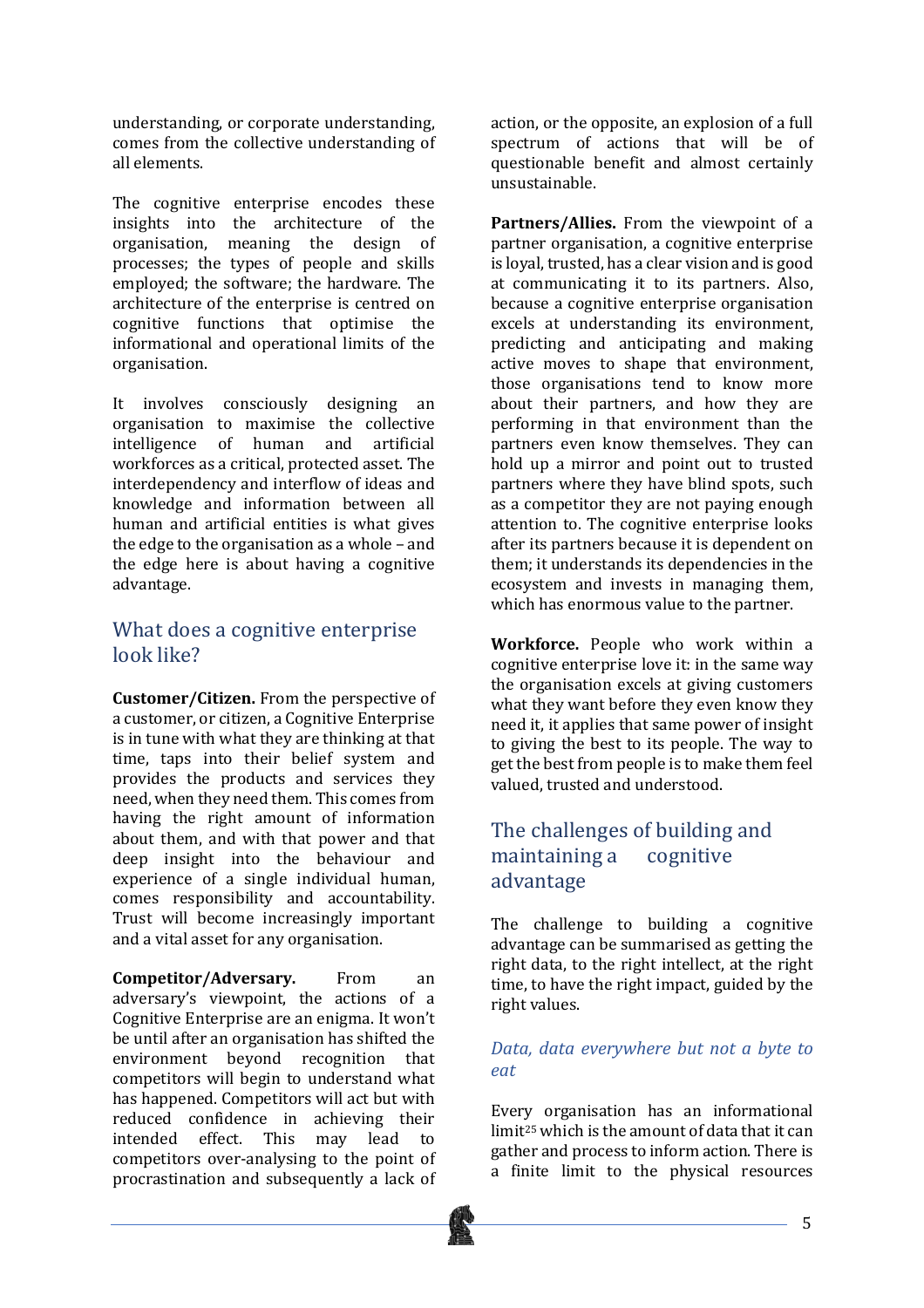(people, money) and the technical resources (data analysis capabilities, knowledge) available and so the challenge is in optimising the data aperture of the organisation. This is an iterative process, requiring capabilities in data analysis, in understanding how, why and where data is generated, and interpreting the value of the data in terms of impact. Some investment is required to start the process, with initial trial and error followed by continuous learning to inform and refine what data is needed.

The needs of customers/citizens are changing on a daily, even hourly, basis, Realtime, continuous feedback of large amounts of data from which to identify patterns and emerging trends to comprehend what is happening and what may happen next is the hallmark of a digitally capable organisation. One only needs to look at the empty supermarket shelves that appeared in March 2020, as the Covid-19 lockdown began, to see the consequences of failing to spot these patterns, or to maintain sufficient adaptability to respond to potential change.

The classic example of mishandling informational limits is Kodak<sup>26</sup>. They were defining their informational limits to the existing industry for photography, investing all their resources based on certain assumptions about the future direction of their industry. At the organisational level they didn't understand the emergence of digital technologies  $-$  even those they invented themselves, including the digital camera - so they were completely blindsided.

There are three main approaches to gathering data: directly, with some sort of platform or device in the environment that is capturing information; buying data, whether that's ad tech, or a commercial data analysis company that scrapes the internet on a daily basis and does its own analysis; or the vast repository of open source data available on the internet. Whatever it is, a data strategy will be required that clearly outlines how the digital economy will be used - for example, the investment in proprietary data vs. acquired data - to achieve the purpose of the organisation.

#### *Using our 50 bits per second wisely*

It is estimated that when we are reading a book or solving a puzzle our conscious mind processes a maximum of just 50 bits a second<sup>27</sup>. This is a very slow, very expensive (albeit powerful) cognitive load, so it is important to optimise the use of this precious resource. For reference, the Nvidia GTX 960, a cheap consumer graphics card from 2015, has a throughput of about  $50$ gigabits per second; a billion times more.

The functions of cognition  $-$  sensory input, encoding, processing, meaning  $-$  can be viewed as a hierarchy: data at the bottom, then information, knowledge and finally wisdom at the top; the scarcest and most valuable. At the moment, many humans are using their 50 bps down at the data level. In an AI world, that no longer needs to be the case. Ideally the genius of our überexpensive but talented, compassionate and moralistic humans should be focused on wisdom, where humans can add the most value, and let AI do as much as possible of the rest. 

The huge amount of information and knowledge needs to be encoded in a form that is accessible to both artificial and human intellect alike. Data-linked models deployed on a cloud infrastructure provide the flexibility and the scalability required.

This semantic graph is an encoding of the collective understanding that the collective intelligence has on the environment. Cognitive functions such as reasoning, learning, knowledge retrieval provide access into this knowledge store. As a whole, this knowledge store  $-$  and the means to query, explore and update it  $-$  are called the *synthetic core*.

To fully utilise the sophistication and complexity of the synthetic core it needs to be accessible. As such, the human-machine interface will take on an even greater priority if we are to extract the maximum value from the collective intelligence of our artificial and human intellects. This is where we can learn from the videogames industry; they are, after all, experts in creating large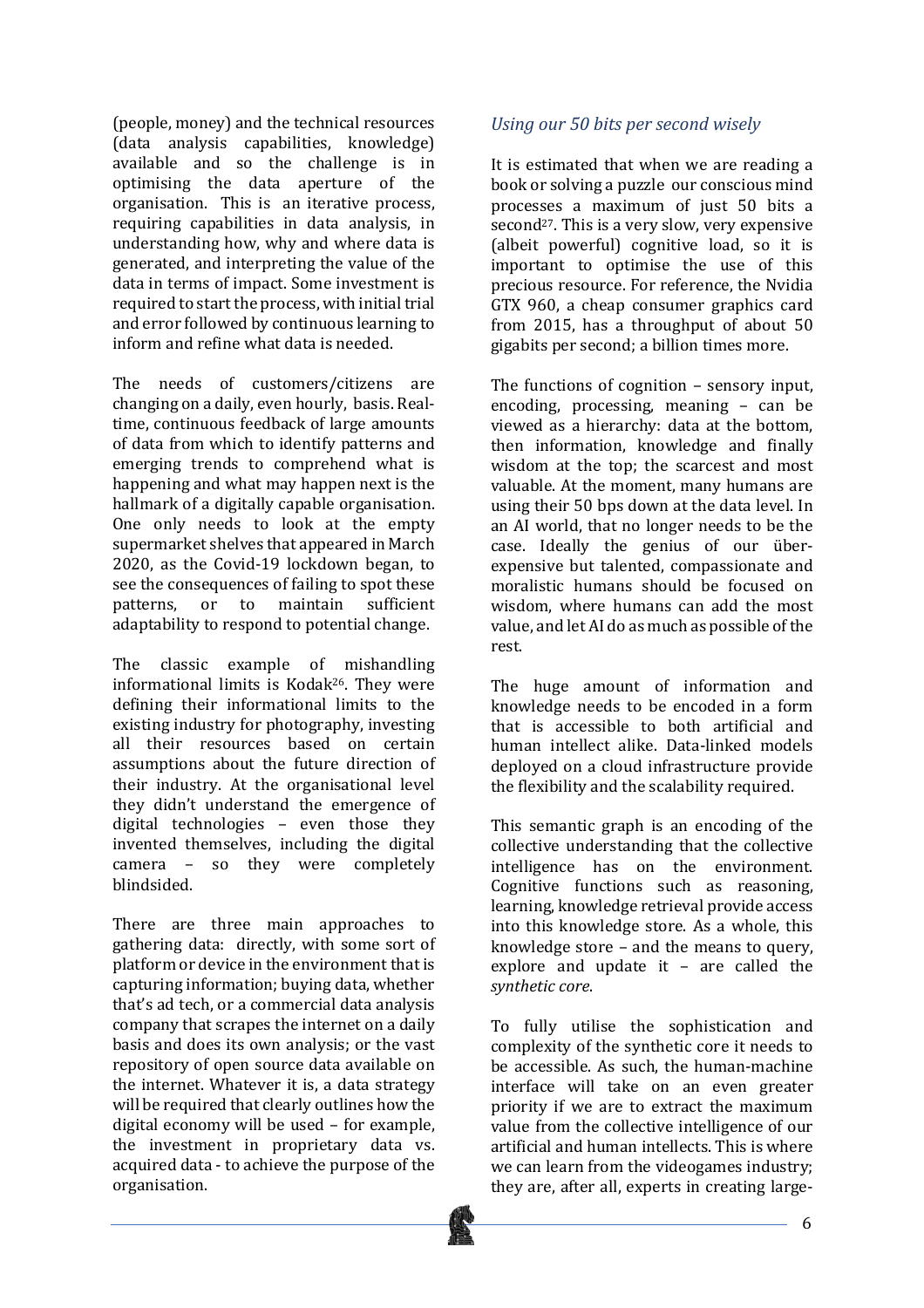scale virtual worlds that equip humans often with AI working alongside them - with the ability to act and to problem solve to win in a rapidly changing simulated world, competing against other artificial and human players.

Embracing technology developments such as augmented and virtual reality, haptics, data visualisation, simulations and natural language processing will enable humans to fully utilise the synthetic core.

#### *Mastering deep insight*

A key difference between the general intelligence that humans possess, and the narrower intelligence of AI, is the ability to take learning from one context and apply it to another. For example, if a deep learning algorithm is taught to recognise dogs, it can't simply transfer that knowledge immediately begin recognising cats; but humans can transfer knowledge about dogs to cats somewhat successfully.

This is because humans can conceptualise. We can infer relationships between concepts either through experience or through inference. From this ontological model we can anticipate how our environment might change. This requires us to seek to understand cause-and-effect in our world no matter how rudimentary - and we do this by testing hypotheses. We imagine and creatively link concepts that we have yet to experience. We then seek data to assess the credibility of such connections.

This ability to think laterally, to make new connections through a creative union of causal concepts, can unlock new, previously hidden knowledge about our environment. From this deep insight we can synthesise precise, deliberate action to inject influence into cause-and-effect pathways.

Data science alone will not achieve this. We will need to fuse it with other disciplines such as causal analysis and complexity science. 

Causal analysis<sup>28</sup> goes upstream of the data itself and seeks to understand the system that has generated the data; to seek out the answers to why and how the data was generated in the first place. However, many real-world processes are non-linear predicting an outcome from the occurrence of an event is generally poor due to small variations in the conditions that caused the event leading to large changes in the effect. This makes inferring causality hard.

To resolve this, we need the multidisciplinary approach of complexity science<sup>29</sup> which brings with it the tools of information theory, statistics, dynamical system modelling, agent-based modelling, and large-scale computer simulations. This will allow us to explore, experiment and problem solve across a wide range of scenarios in a synthetic environment so that. in an uncertain world, we can begin to anticipate likely outcomes.

To do this at a scale and a speed required to pursue a cognitive advantage trajectory, AI will be required to automate such reasoning and to automatically update the synthetic core - the knowledge store - of the cognitive enterprise. There is a more profound aspect to causality and AI too, as Judea Pearl stated, '… AI can't be truly intelligent until it has a rich understanding of cause and effect …'30. Investing in causal analysis of an organisation's body of knowledge may also enhance that organisation's proprietary AI capabilities too. Which, in turn, will improve the cognitive capabilities of the organisation as a whole.

#### *Developing sagacious leaders*

In the latter half of the  $20<sup>th</sup>$  century, the ability to win at all costs has been the main compass by which we have lauded and rewarded leaders. Maximising shareholder value or winning votes has been the largely unquestioned aim and a board that is responsible to its shareholders or to party members need the best person for that *job*. Action happens, but is it wise action? Ethical work practices, caring about people from a more human perspective, have become secondary, or fallen away altogether. Using an algorithm to judge a human workforce  $-$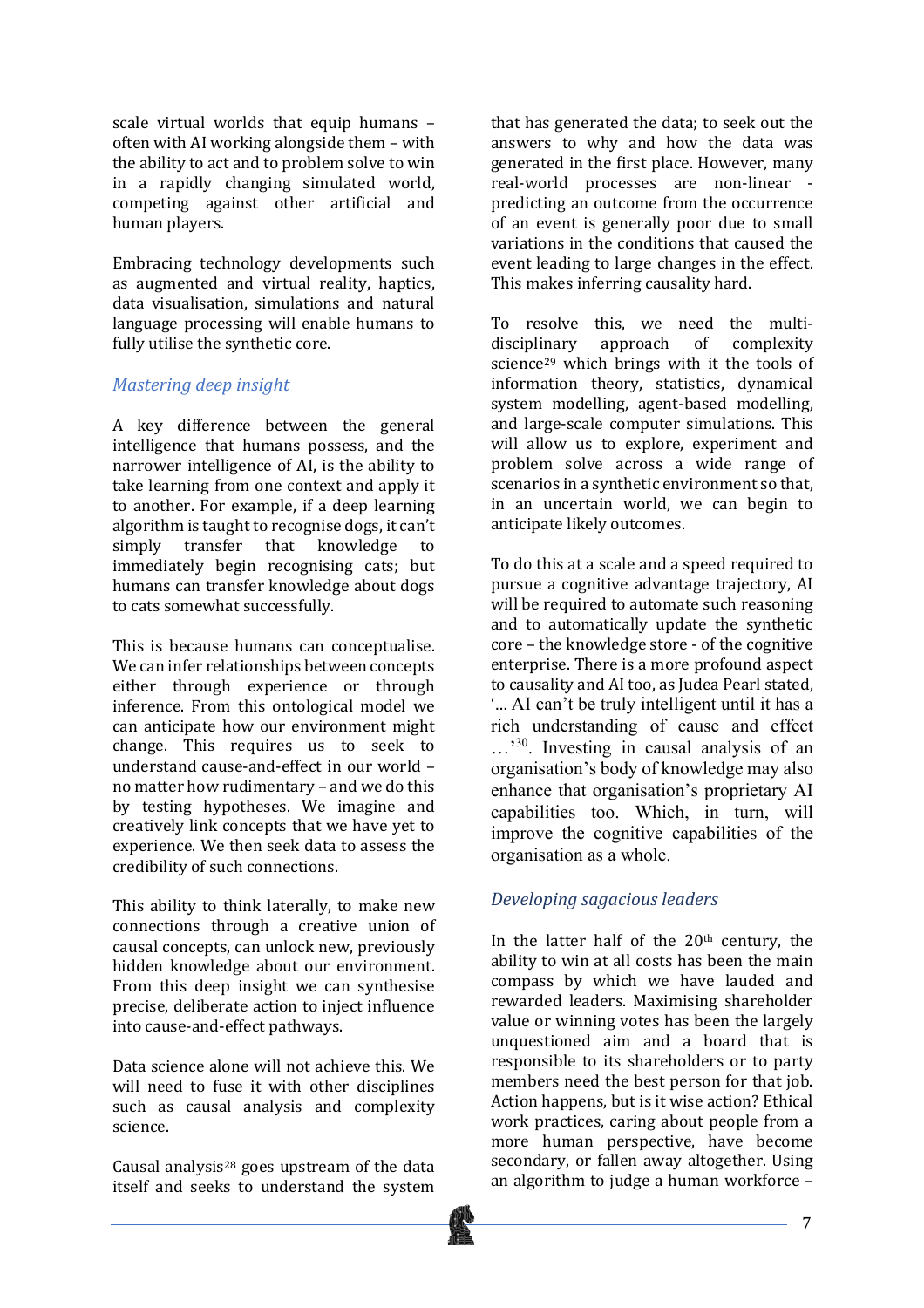such as Amazon's infamous 'the rate' algorithm<sup>31</sup>, which has led to mental health issues in the workforce  $-$  is a stark reminder that AI can introduce new unintended consequences. 

As AI becomes increasingly used to augment and significantly increase the cognitive capabilities of decision-makers, it becomes supremely important that our leaders of tomorrow have a strong foundation of ethics and morality. The Greeks and the Romans placed emphasis on the qualities of a good leader. In *Meditations*, the Roman Emperor Marcus Aurelius said, "Don't think about being a good person, just be that good person"<sup>32</sup> whilst citing attributes such as wisdom, temperance, charity and compassion. We need to set greater expectations for our leaders along these lines.

A sagacious leader is someone who embodies such values whilst also having the innate ability to process complex  $information^{33}$  – ambiguous, volatile, incomplete  $-$  to inform action that has profound impact. Oftentimes such decisions may be tactical, short-term and immediate. But the sagacious leader is also comfortable with the abstract. Sagacious leaders are comfortable with developing strategy shaped by ethos<sup>34</sup>.

With the right mix of minds, better decisions can be made; a more well-rounded leadership team gives a deeper, more insightful, more morally balanced view of the major strategic decisions that their organisation needs to make. Difference of opinion is critical to arrive at the most sagacious actions<sup>35</sup>.

# Conclusion

To build and maintain a cognitive advantage requires:

- Sensing, thinking and moving faster than your adversaries and maximising the use  $of AI to do this$
- Being sufficiently self-aware of the fit of the organisation to the operating environment; continually adapting to optimise the collective intelligence of the organisation
- Relentlessly shaping the operating environment to maintain a cognitive advantage

Whenever there is a paradigm shift in  $technology - the integrated circuit, the$ internet, mobile communication technology  $-$  there are those organisations that fail to adapt. The new paradigm of hyperaccelerated decision-making enabled by AI is no different

However, this is not about responding and adapting to changes in the operating environment that this brings. Ultimately, this is about shaping the operating environment, enabled through having a cognitive advantage. This introduces a shift in how we think about the ideal organisation. Whilst agile organisations are currently seen as the exemplar for being competitive, in an AI rich 'cognitive' world, being responsive to change is not enough. Agile organisations respond, sagacious organisations shape.

To become a sagacious organisation requires foresight and a willingness to act. even when there is no immediate threat to the organisation. It is about asking:

"If we were starting from a blank canvas and we knew about the AI capability that is coming, how would we organise ourselves to best take advantage of this? How would we organise ourselves to make the most of what's now possible, so that we can launch ourselves onto a cognitive advantage trajectory? And how can we do all that in such a way that we shape the environment we operate in so that it thrives?"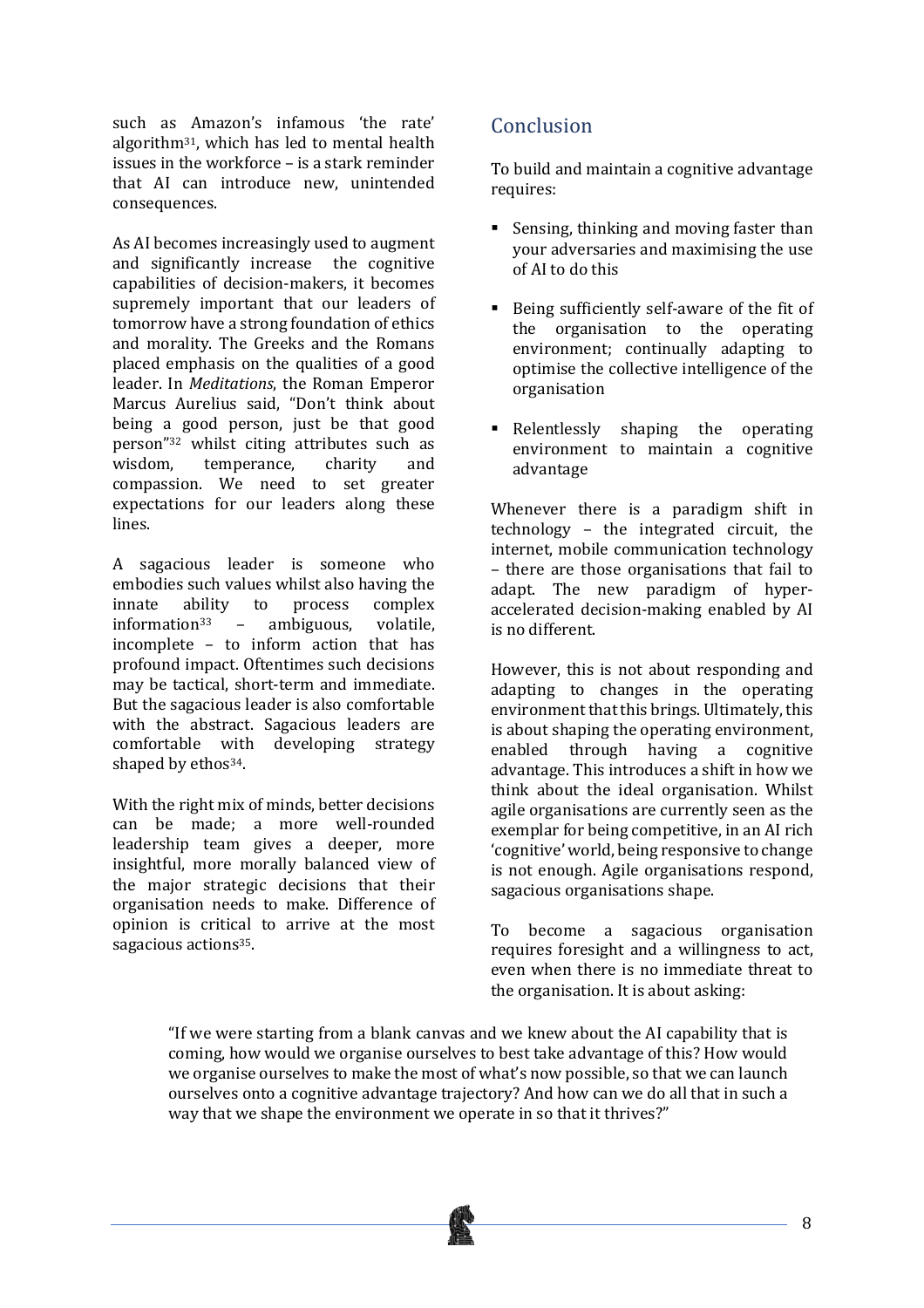#### *About the Book*

The book 'Cognitive Advantage – How Artificial Intelligence and Complexity Science are Changing the Rules for Winning in Business and Government' by Richard J. Carter is available for Pre-Order on Amazon. 

#### *About the Author*

For the past 10 years, Richard I.Carter, has been a strategic advisor on Digital Transformation in the UK's national security community. Prior to this he held senior positions across a diverse range of sectors including banking, defence  $\&$  aerospace, government, management consulting, nanotechnology and the high-tech start-up scene. He is a Chartered Fellow of the British Computer Society and a Fellow of the Royal Society of Arts, Commerce and Manufacture. He is a Non-Executive Director for several organisations including an international charity focused on reducing the digital divide in Africa. He is also a Council Member of the international Complex Systems Society. He has a Ph.D in Complexity Science, an MBA from Warwick Business School, a Masters degree in Nanotechnology, a Bachelors Honours degree in Computer Science, and a Post-Graduate Certificate in Law.

#### *References*

[1] Porter, J. (2020) 'Kasparov v Computer: When Deep Blue Beat The Grandmaster', www.thesportsman.com

[2] Reynolds, M. (2017) 'DeepMind's AI beats world's best Go player in latest face-off', www.newscientist.com

 $\overline{[3]}$  Thomson, A.  $(2020)$  'Google shows AI can spot breast cancer better than doctors', www.bloomberg.com

[4] Panda, J. (2019) 'The Weaponization of Artificial Intelligence', www.forbes.com

[5] Norton, S. (2017) 'Era of AI-Powered Cyberattacks Has Started', blogs.wsj.com/cio/2017/11/15/

[6] 'Digital Economy Compass 2019', Statista

[7] 'Powering Intelligent Connectivity with Global Collaboration: Mapping your transformation into a digital economy with GCI 2019', Global Connectivity Index, Huawei, 2019 [8] Reinsel, D., Gantz, J., Rydning, J.  $(2018)$  'The Digitization of the World: From Edge to Core', IDC White Paper, US44413318

[9] Attributed to Clive Humby

[10] 'Samsung vs Apple: Competition or collaboration?', Sep 2018, descrier.co.uk

[11] Richter, F., 'Amazon Leads \$100 Billion Cloud Market', Feb 2020, Statista

[12] Parker, G.G., Val Alstyne, M.W., Choudary, S.P., (2016) Platform Revolution, W.W.Norton & Company

[13] Moore, M. (2018) *Democracy Hacked: Political Turmoil and Information Warfare in the Digital Age*.

[14] Friedl, M. (2017) 'Goldfein delivers Air Force update', www.af.mil

[15] Cambridge Dictionary, University of Cambridge

[16] The American Heritage Dictionary of the English Language, 5th edition

[17] The Century Dictionary

[18] WordNet3.0, Princeton University

[19] Ulanowicz, R.E., Goerner, S.J., Lietaer, B., Gomez, R. (2009), 'Quantifying sustainability: resilience, efficiency and the return of information theory'. Ecological Complexity, 6(1):27-36

[20] 'Distributed Ledger Technology', Jan 2018, www.investopedia.com

[21] www.holochain.org

[22] 'Belt and Road Initiative', March 2018, www.worldbank.org

[23] Stacy, R. (2001) Complex Responsive Processes in Organizations: Learning and Knowledge Creation', Routledge, London

[24] Smithson, N. 'Google's Organizational Structure and Organizational Culture (An Analysis)', Feb 2019, www.panmore.com

[25] Vakarelov, O. 'The Cognitive Agent: Overcoming informational limits', Feb 2011, www.u.arizona.edu

[26] Gottschall, J. 'The Innovator's Dilemma: Lessons from Kodak', May 2017, www.innovationmanagement.se

[27] Markowsky, G. 'Information Theory -Physiology', June 2017, Encyclopaedia Britannica [28] Pearl, J. (2009) Causality: Models, Reasoning and Inference. Cambridge University Press.

[29] Mitchell, M. (2013) On Complexity

[30] Bergstein, B. 'What AI still can't do', Jan 2020, MIT Technology Review